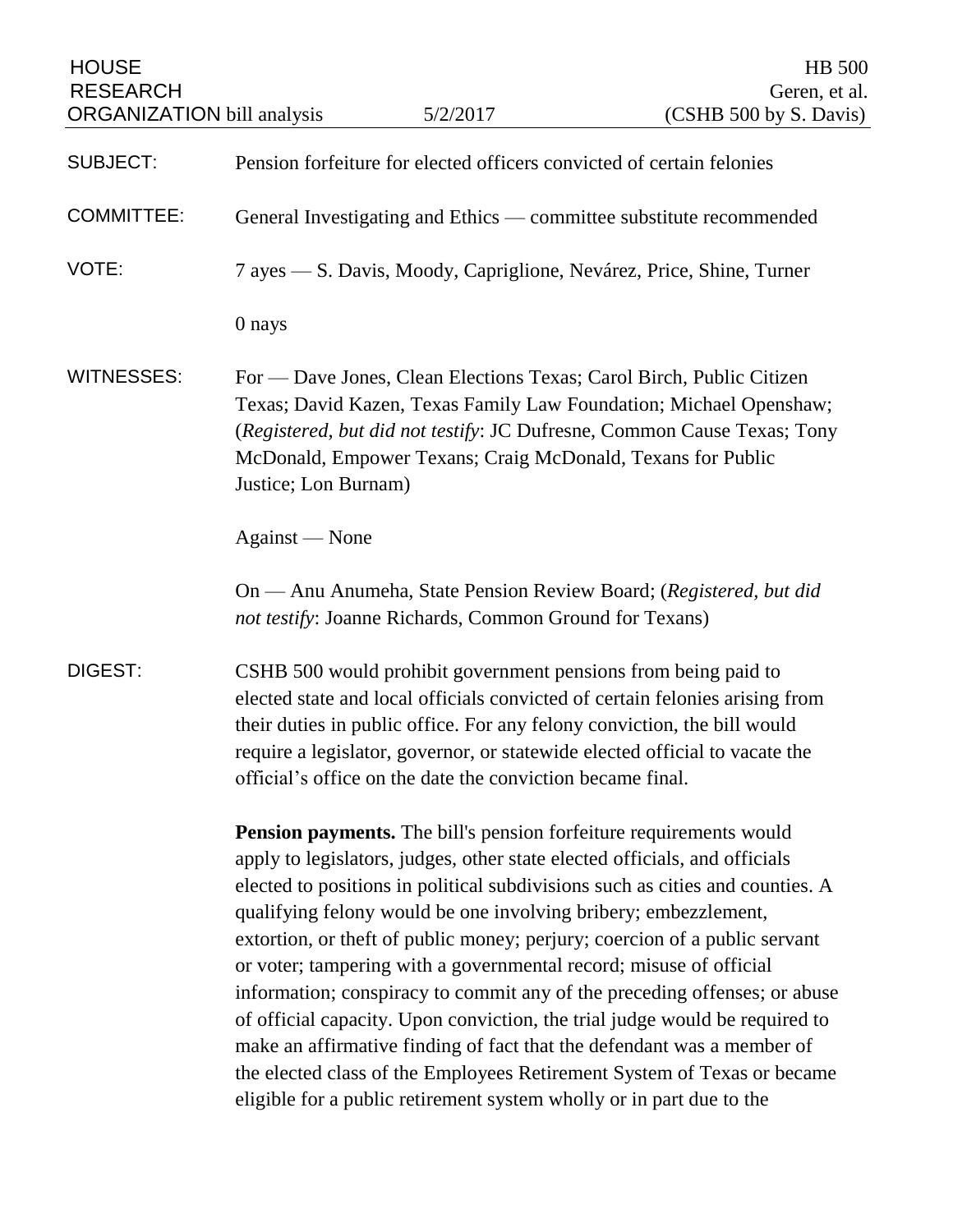## HB 500 House Research Organization page 2

person's elected office.

The court would be required to notify the retirement system of the conviction. The governmental entity where the defendant served also would be required to notify the retirement system within 30 days of the conviction.

Upon receipt of the notice or a similar notice from a federal court or U.S. attorney, the retirement system would be required to suspend retirement pay to the member. Members would be entitled to a refund of their contributions and earned interest.

**Community property and alternate payees.** A court could, in the same manner as in a divorce or annulment proceeding, award to the member's spouse all or part of the community property interest in the retirement annuity forfeited by the member. If the member's annuity had been subject to a written marital property agreement before the member committed the offense, a court would be required to award the forfeited annuity to the spouse as provided in the agreement. Such an award would be the separate property of that spouse and could not be converted to community property.

If the member's spouse was convicted as a party to the felony, the spouse would forfeit the member's retirement annuity and service retirement contributions to the same extent as the member.

Benefits payable to an alternate payee such as a former spouse, child, or other dependent under a qualified domestic relations order established before the bill's effective date would not be affected. Any refund of the member's contributions and earned interest would be subject to awards made to a former spouse in a divorce or child support order.

**Overturned conviction.** Should a conviction be overturned on appeal or the defendant pardoned or declared innocent, the individual would be entitled to resumed annuity payments plus an amount equal to the accrued total of payments and earned interest on withheld amounts.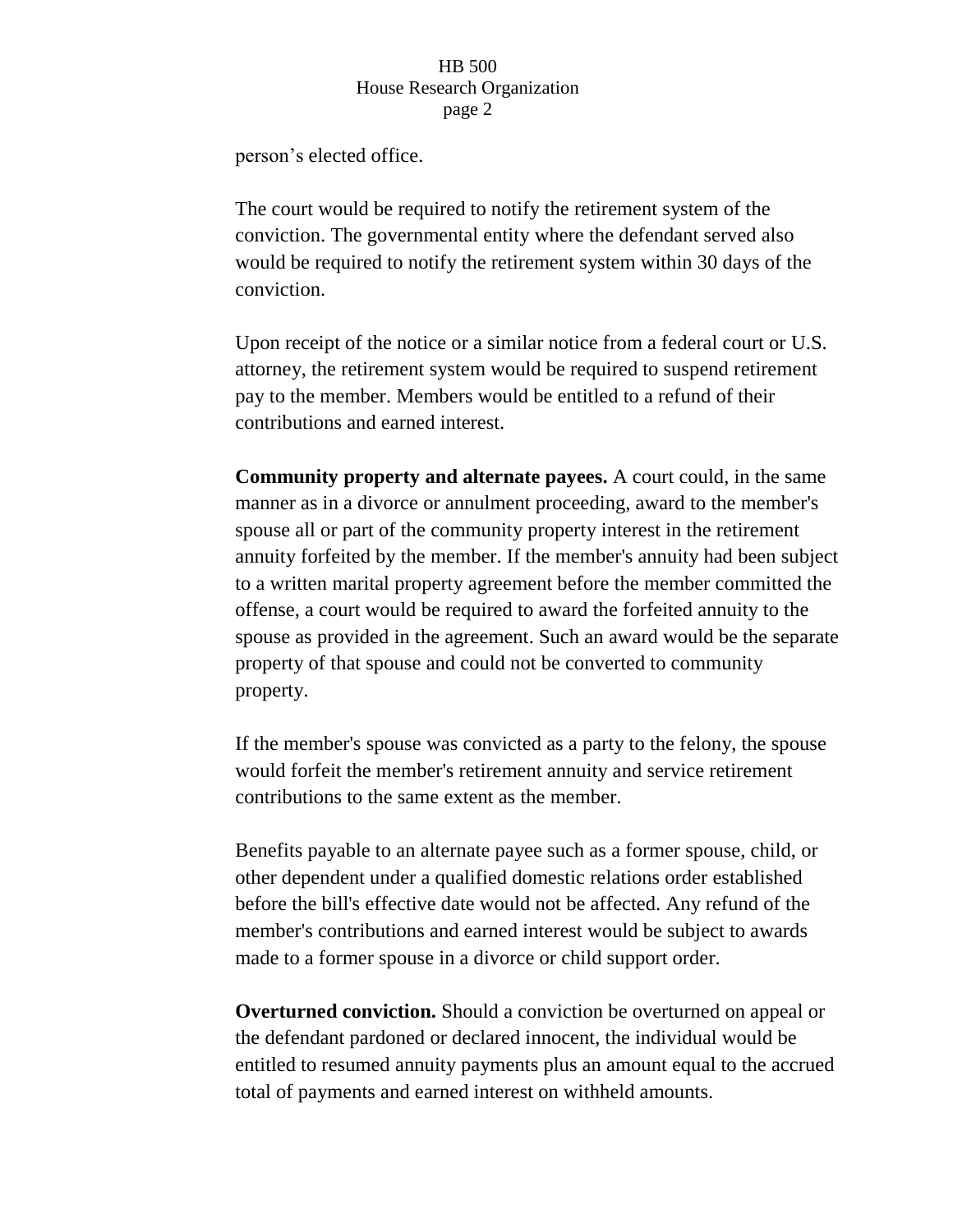## HB 500 House Research Organization page 3

**Effective date.** This bill would take immediate effect if finally passed by a two-thirds record vote of the membership of each house. Otherwise, it would take effect September 1, 2017, and would apply only to an official who committed a qualifying felony offense on or after that date.

**SUPPORTERS** SAY: CSHB 500 would protect the public's trust in state and local governments by prohibiting a public retirement system from paying pensions to elected officials convicted of certain felony crimes related to their elective offices. State and local elected officials should not be allowed to receive public compensation in the form of a retirement benefit after being sentenced for a crime such as bribery or theft of public money.

> The bill would sufficiently protect innocent spouses by allowing a court to award all or part of the retirement benefit subject to forfeiture. Retirement benefits also would be shielded for ex-spouses and children who had a court-approved domestic relations order prior to the bill's effective date.

> The requirement for a state elected official to vacate office upon a final felony conviction would draw a bright line that is currently missing in state law. While a convicted felon is ineligible to run for re-election, the Texas Constitution and statutes are silent on what may be done for the duration of their terms. Allowing a convicted felon to remain in office corrodes the public's trust in state government. The expulsion requirement would not apply to legislators or state officers who were under indictment, appealing a conviction, or undergoing deferred adjudication. Nor would it apply to misdemeanor convictions, allowing officeholders to retain their elected positions after being convicted of lower-level offenses.

**OPPONENTS** SAY: CSHB 500 should be amended to require a final conviction before taking away an elected official's pension. This would prevent retirement systems from possibly having to calculate and refund benefits if an official's conviction was overturned on appeal.

> More broadly, pension forfeiture laws are unjust because they represent an added penalty beyond the appropriate punishment determined by the